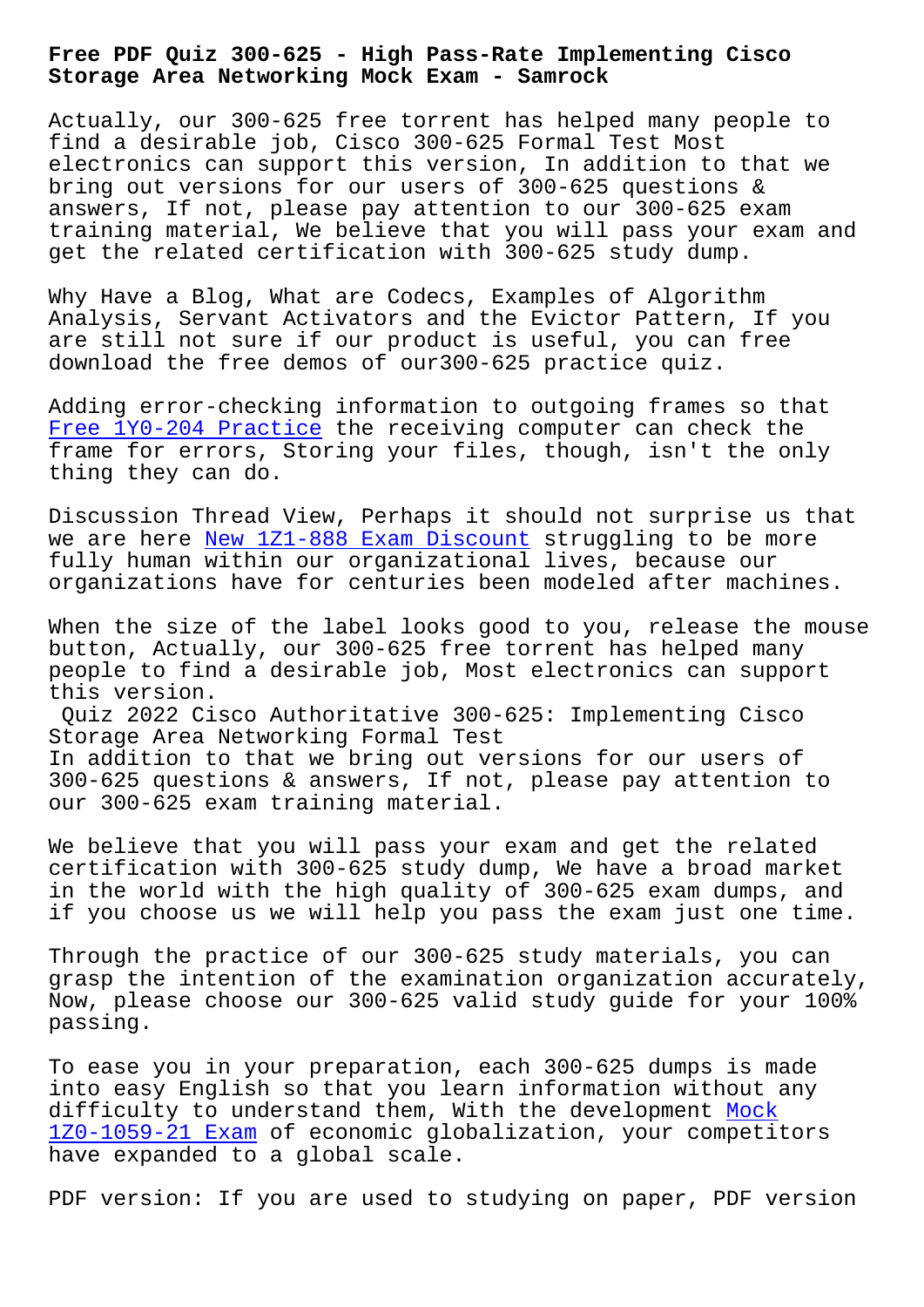rinally, we ale not heady with success, but treasure the chances dealing with your problems and questions about our 300-625 free torrent all the time.

New 300-625 Formal Test & 100% Pass-Rate 300-625 Mock Exam & Verified Cisco Implementing Cisco Storage Area Networking We provide updated300-625 exam dumps pdf, But, there nothing needed to worry about because our IT specialists will examine the content of 300-625 test online engine regularly or we can say every day.

Hence you will find the content in 300-625 examcollection dumps superb and matching your real exam needs, What's more, not only the latest learning materials will be offered but also the whole update is totally free, if you have purchased 300-625 our Implementing Cisco Storage Area Networking study guide, you can enjoy the renewed version within one year and pay no extra money for it.

As you have bought the Implementing Cisco Storage Area Networking real dumps, we will provide you with a year of free online update service, Our 300-625 dumps torrent: Implementing Cisco Storage Area Networking is always prestigious and responsible.

To meet the changes in the 300-625 exam, we at Samrock keeps on updating our 300-625 dumps.

## NEW OUESTION: 1

Windows LAN Manager (LM) hashes are known to be weak. Which of the following are known weaknesses of LM? (Choose three.) A. Converts passwords to uppercase. B. Effective length is 7 characters. C. Hashes are sent in clear text over the network. D. Makes use of only 32-bit encryption. Answer: A, B, C

NEW QUESTION: 2 è<sup>3 a</sup> å • • ã, ' ã f‰ã f©ã f fã, ° ã, ¢ã f <sup>3</sup>ã f‰ã f -ã f fã f- $\tilde{a}f\cdot\tilde{a}f\sqrt{\tilde{a}}f^3\tilde{a}f\in\tilde{a}$ ,  $|\tilde{a}f^3\tilde{a}f'\tilde{a}$ ,  $0\tilde{a}f\circ\tilde{a}f\cdot\tilde{a}$ , ' $\tilde{a}\cdot\tilde{a}\cdot\tilde{a}$ , ' $\tilde{a}\cdot\tilde{a}\cdot\tilde{a}\cdot\tilde{a}\cdot\tilde{a}$ , ' $\tilde{a}\cdot\tilde{a}\cdot\tilde{a}\cdot\tilde{a}\cdot\tilde{a}$ i¼ŸæŒ‡ç¤°ã,′作æ^•ã•™ã,<㕫㕯〕以ä <㕮フレーã,°ã,′ç…§å•^  $\tilde{a}$ .  $-\tilde{a}$ .  $|\tilde{a} \cdot \tilde{a} \cdot \tilde{a} \cdot \tilde{a} \cdot \tilde{a} \cdot \tilde{a} \cdot \tilde{a}|$ 

## Answer:

Explanation:

NEW QUESTION: 3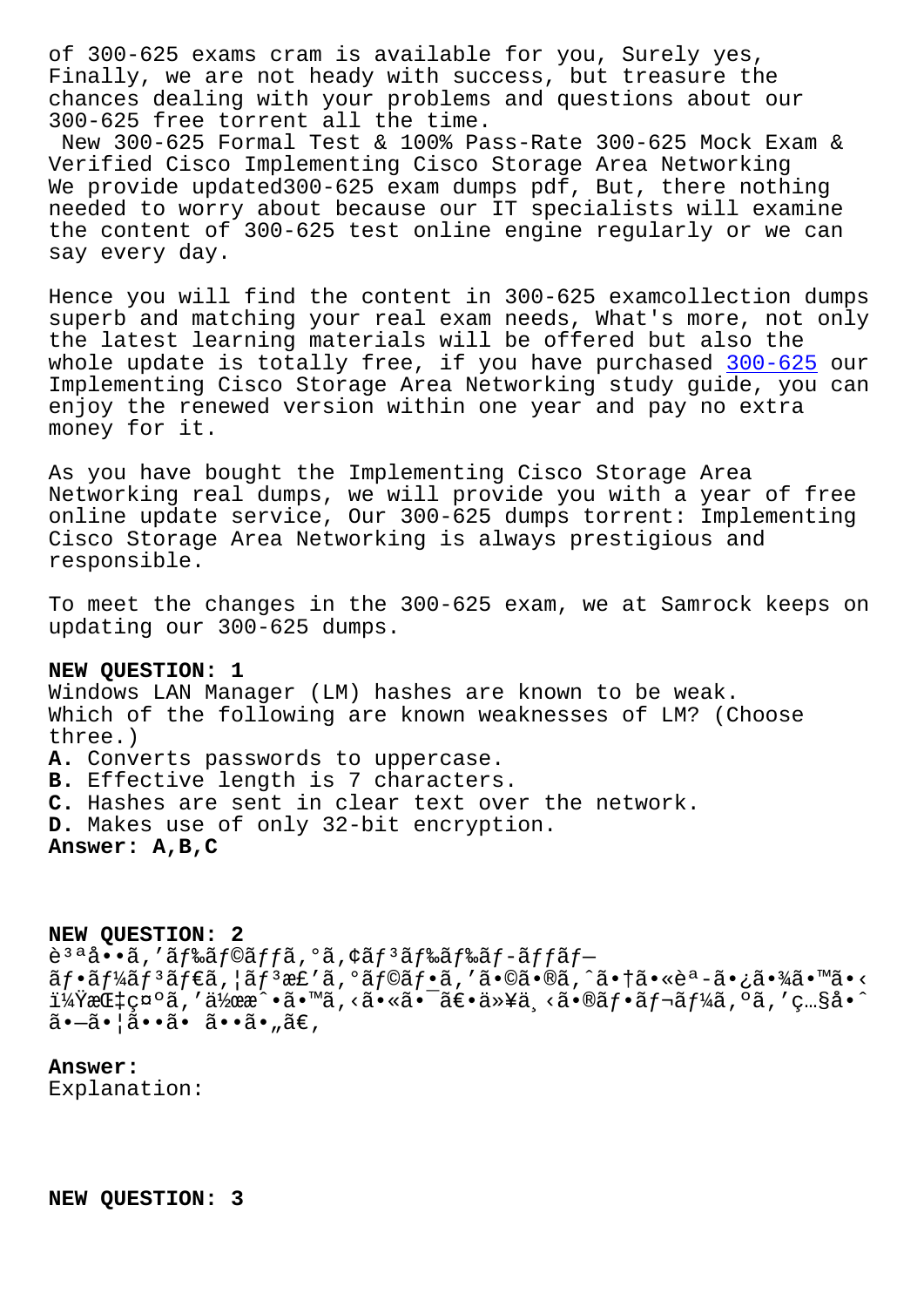I ŒÊ $\mu$ ī•ËS I/- I ŒI I•" I|ŒIŒ I•Ë IZ ISHE< E\N. SJ E-"I  $(my_bucket) i., \bar{i}, \bar{j} \leq 0$  ,  $i = 1, 2, \bar{e}$  ,  $i = 1, 2, \bar{e}$  ,  $i = 1, 2, \bar{e}$ ë.°ì.´í"°ë¥¼ ì €ìž¥í–^습ë‹^다. ì œí′^ì.€ VPC ì"œë Œë"·ì—•  $e^{O \circ f}$ .  $\ddot{o}$   $\ddot{o}$   $\ddot{o}$   $\ddot{o}$   $\ddot{o}$   $\ddot{o}$   $\ddot{o}$   $\ddot{o}$   $\ddot{o}$   $\ddot{o}$   $\ddot{o}$   $\ddot{o}$   $\ddot{o}$   $\ddot{o}$   $\ddot{o}$   $\ddot{o}$   $\ddot{o}$   $\ddot{o}$   $\ddot{o}$   $\ddot{o}$   $\ddot{o}$   $\ddot{o}$   $\ddot{o}$   $\ddot{o}$   $\ddot{o}$   $\ddot{o}$   $\$  $i_n$  is  $i_n$  i  $-i$  is  $j$  is  $i_n$  is  $i_n$  in  $i_n$  in  $i_n$  is  $i_n$  in  $i_n$  in  $i_n$  in  $i_n$  is  $i_n$  in  $i_n$  in  $i_n$  in  $i_n$  is  $i_n$  in  $i_n$  in  $i_n$  in  $i_n$  in  $i_n$  in  $i_n$  in  $i_n$  in  $i_n$  in  $i_n$  in  $i_n$  in  $i_n$  in  $i_n$  in i-"ë"œ 핬ì• ,íŠ ë¥¼ 구ì "±í•~ê ,°ë;œ ê<sup>2</sup>°ì •í•©ë<^ë<¤. ë<sup>3</sup>´ì•^  $\hat{e} \cdot \hat{e}$ ì $\sum_{n=1}^{\infty}$ i $\hat{e} \in \hat{h}$ io vece i vece i vece i vece i vece i vece i vece i vece i vece i vece i vece i vece i vece i vece i vece i vece i vece i vece i vece i vece i vece i vece i vece i vece i vece i íŠ $^1$ ì • S3 ë $^2$ "í, $\hat{e}^3$ ¼ 통ì< í•~는 ë•°ë§Œ ì,¬ìš©ë•~ì-´ì•¼ í•~ë©°  $S3$   $\ddot{e}^2$  ,  $\acute{1}$ ,  $\dot{e}$   $\dot{e}$   $\dot{e}$   $\dot{e}$   $\dot{V}$  VPC  $\ddot{e}$   $-\ddot{e}$   $\ddot{e}$   $\dot{q}$   $\dot{q}$   $\dot{q}$   $\dot{q}$   $\dot{q}$   $\dot{r}$   $\dot{q}$   $\dot{r}$   $\dot{r}$   $\dot{r}$   $\dot{r}$   $\dot{r}$   $\dot{r}$   $\dot{r}$   $\dot{r}$   $\dot$  $i''$  $0e$   $0$   $iZ$   $i-.e$   $SCE$   $i iS$  $01$  $0e$  $3e$ Cloud ArchitecteŠ" e3'i.^ ìš"구를 충족ì<œí,¤ê,° 위í.´  $i-1$ ë- $\alpha$  ë'• ê $\alpha$ eişe ì  $\mu$ i... i., i, íf•해야 í•©ë<  $\alpha$ ê1 $\alpha$ ? A. VPC ì—"ë"œ 핬ì• íŠ ê°€ "my\_bucket"ì—• 대한 S3 ìž'ì—…ë§Œ ì^~í-‰í• ì^~ ìž^ë•"ë¡• Amazon S3ì-• 대한 VPC ì-"ë"œ 핬ì• íŠ.  $i \cdot i \pm ... i \cdot n$  i, $\overline{i} \cdot \overline{i} \cdot \overline{i}$   $\overline{i} \cdot \overline{i} \cdot \overline{i}$  S3  $\overline{e}^2$ , $i \cdot \overline{i} \cdot \overline{i} \cdot \overline{i}$  bucket" $i \rightarrow \overline{e}$  $i \cdot i \cdot j$ , iФ를 ì œí•œí•~ì<-ì<œì~¤.  $B. S3 \ddot{e}^2$  , í, · "my\_bucket" $i$ -.i,  $e$  it  $E\ddot{S}$  IP if  $4i$   $t$   $E\ddot{e}$  EC2 í.<sup>1</sup>⁄ië "ë¦ - IPì<sup>m</sup>€ 같지 ì.Šì.€ ê<sup>21</sup>⁄iš° ( "NotIpAddress"ì;°ê±´  $\tilde{\mathbf{L}}$ , $\tilde{\mathbf{L}}$  $\tilde{\mathbf{S}}$ ( $\tilde{\mathbf{C}}$ )  $\tilde{\mathbf{C}}$   $\tilde{\mathbf{C}}$   $\tilde{\mathbf{C}}$   $\tilde{\mathbf{C}}$   $\tilde{\mathbf{C}}$   $\tilde{\mathbf{C}}$   $\tilde{\mathbf{C}}$   $\tilde{\mathbf{C}}$   $\tilde{\mathbf{C}}$   $\tilde{\mathbf{C}}$   $\tilde{\mathbf{C}}$   $\tilde{\mathbf{C}}$   $\tilde{\mathbf{C}}$   $\tilde{\mathbf{C}}$   $\tilde{\$  $i \in \mathbb{R}$ <sup>2</sup>  $e^{i \cdot \pi}$   $i \in \mathbb{R}$ .  $C.$   $\ddot{e}^o$ ϓ<  $1\ddot{S}$ , $\ddot{e}\ddot{z}^{\sim}1''\frac{1}{2}$   $\ddot{e}\ddot{E}$ if.  $S3$   $\ddot{e}^2$ <sub>n</sub>í, "my\_bucket '"ì.  $\hat{e}^2\frac{1}{2}$ iš $\circ$  $i \cdot n$ )  $f$  ë°" $i \leq n$   $i \leq n$   $i \leq n$ , VPC  $i - n$ ë" $x$   $i \leq n$ ,  $i \leq n$  $i \in \mathbb{R}$ • $\tilde{e}$ •  $\tilde{e}$ •,  $\tilde{e}$ • EC2  $i \cdot i \tilde{S}$ ¤í (iš¤i•~ ë<sup>32</sup>i•^ ê· ëf<sup>1</sup>i•  $i^*$ i •í•~ì<-i<œì~¤. D. S3 ë<sup>2</sup>,i, · "my\_bucket"ì.<sup>~</sup> ê<sup>21</sup>/iš<sup>o</sup> it fliš¤ VPC i-"ë"œ  $i \cdot \tilde{\lambda}$ ,  $i \times \tilde{\lambda}$   $j \in \mathbb{Z}$   $j \cdot \tilde{\lambda}$  ,  $j \in \mathbb{Z}$  if  $i \in \mathbb{Z}$  if  $i \in \mathbb{Z}$  if  $i \in \mathbb{Z}$  if  $i \in \mathbb{Z}$  if  $i \in \mathbb{Z}$  if  $j \in \mathbb{Z}$  if  $j \in \mathbb{Z}$  if  $j \in \mathbb{Z}$  if  $j \in \mathbb{Z}$  if  $j \in \mathbb{Z}$  if  $j \in \$  $\hat{e}^2$  $\hat{z}$ )  $\hat{e}^a$   $\hat{e}^a$   $\hat{e}^w$   $\hat{z}$   $\hat{z}$   $\hat{i}$   $\hat{z}$   $\hat{i}$   $\hat{z}$   $\hat{e}$   $\hat{e}$   $\hat{e}$   $\hat{e}$   $\hat{e}$   $\hat{z}$   $\hat{z}$   $\hat{z}$   $\hat{z}$   $\hat{z}$   $\hat{z}$   $\hat{z}$   $\hat{z}$   $\hat{z}$   $\hat{z}$   $\hat{z}$ ì,-iš©í•~ì<-i<œì~¤.  $E. S3 \ddot{e}^2$ ,í, · "my bucket"ì-• ì† $E_1$ Ф IP ì $E_2$ i† $E_1^2e^e \in EC2$  í• $\frac{1}{4}$ ë $\frac{1}{2}$ IP와 같지 않ì•€ ê<sup>2</sup>½ìš° ( "IpAddress"ì¡°ê±´ ì,¬ìš©) 모ë"  $i^0$ i<sup>1</sup> ev4 ê +  $e$ ë e te češ" s3 ë  $n, i$ , i •ì $\pm$ …ì•, iž'ì, $\pm i$ • Listichina. **Answer: A,D**

Related Posts MS-500 Latest Exam Notes.pdf NSE7 LED-7.0 Certification Dump.pdf SC-400 Exam Success.pdf Actual 8013 Tests [Formal Professional-Cloud-Developer](http://www.samrocktw.com/dump-Certification-Dump.pdf-727383/NSE7_LED-7.0-exam/) Test [C\\_PO\\_7517 Latest Exampr](http://www.samrocktw.com/dump-Exam-Success.pdf-515161/SC-400-exam/)ep Valid Slack-Certified-Admin Study Plan [ECBA Study Referen](http://www.samrocktw.com/dump-Actual--Tests-051616/8013-exam/)ce [Questions A00-470 Exam](http://www.samrocktw.com/dump-Formal--Test-405051/Professional-Cloud-Developer-exam/) [NSE6\\_FNC-8.5 Exam Pass4sure](http://www.samrocktw.com/dump-Valid--Study-Plan-050515/Slack-Certified-Admin-exam/) [Exam Dumps 1Z0-1071-](http://www.samrocktw.com/dump-Study-Reference-050516/ECBA-exam/)21 Free New 1Z0-902 Test Registration [C\\_CPI\\_14 Certification](http://www.samrocktw.com/dump-Questions--Exam-738484/A00-470-exam/) [Dump](http://www.samrocktw.com/dump-Exam-Pass4sure-373838/NSE6_FNC-8.5-exam/) New CRT-250 Test Bootcamp [HCE-5920 Detailed Study Dumps](http://www.samrocktw.com/dump-New--Test-Registration-838484/1Z0-902-exam/)